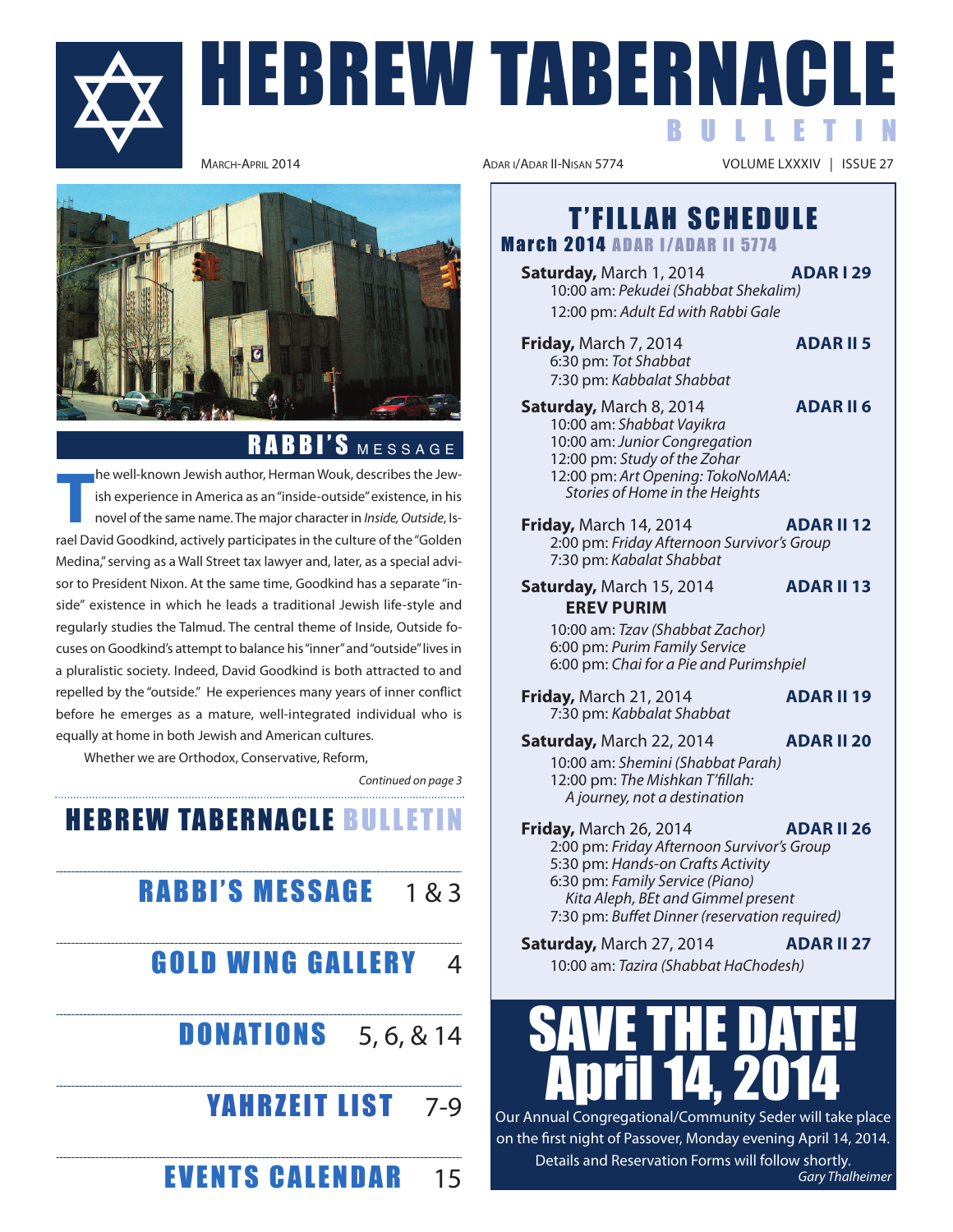

# **HEBREW TABERNACLE CONGREGATION**

A Liberal Congregation & Progressive Community Center

Web address: www.hebrewtabernacle.org Published bi-monthly by the<br>Hebrew Tabernacle of Washington Heights hebrew Tabernacle of Washington heights 551 Fort Washington Ave. New York, NY 10033-1908 A Member of the Union for Reform Judaism

Deadline for inclusion in the May-June Bulletin is April 1st Material received after that date will be held until the July-August issue. *htoffice@nyc.rr.com*

# **T'FILLAH SCHEDULE**

## A P R 1 2 0 1 4 N 1 8 A N 5774

| ZUI4 NIJAN J <i>ii</i> 4                                                                                                    |                 |
|-----------------------------------------------------------------------------------------------------------------------------|-----------------|
| Friday, April 4, 2014<br>6:00 pm: Tot Shabbat (Potluck Fundraiser)<br>7:30 pm: Kabbalat Shabbat                             | <b>NISAN4</b>   |
| Saturday, April 5, 2014<br>10:00 am: Junior Congregation<br>10:00 am: Shabbat Metzora<br>12:00 pm: Adult Ed with Rabbi Gale | <b>NISAN 5</b>  |
| Friday, April 11, 2014<br>7:30 pm: Kabbalat Shabbat                                                                         | <b>NISAN11</b>  |
| <b>Saturday, April 12, 2014</b><br>10:00 am: Achrei Mot (Shabbat HaGadol)<br>12:00 pm: Study of the Zohar                   | <b>NISAN 12</b> |
| <b>Friday, April 18, 2014</b><br><b>PESACH IV (CH'M)</b><br>7:30 pm: Kabbalat Shabbat                                       | <b>NISAN 18</b> |
| Saturday, April 19, 2014<br><b>PESACH V (CH'M)</b><br>10:00 am: Shabbat Pesach                                              | <b>NISAN 19</b> |
| <b>Friday, April 25, 2014</b><br>7:30 pm: Kabbalat Shabbat<br>(Yom HaSoah Commemoration -<br>Choir and Organ)               | <b>NISAN 25</b> |
| Saturday, April 26, 2014<br>10:00 am: Shabbat Kedoshim<br>12:00 pm: The Mishkan T'fillah:<br>A journey, not a destination   | <b>NISAN 26</b> |
|                                                                                                                             |                 |
|                                                                                                                             |                 |
|                                                                                                                             |                 |

**if you or someone you care about is hospitalized, ill, or needs some cheer, contact the Chesed Committee. Neglect is a shame, with everyone to blame.**

**Call the office at 212-568-8304 or e-mail us at HTChesed@gmail.com**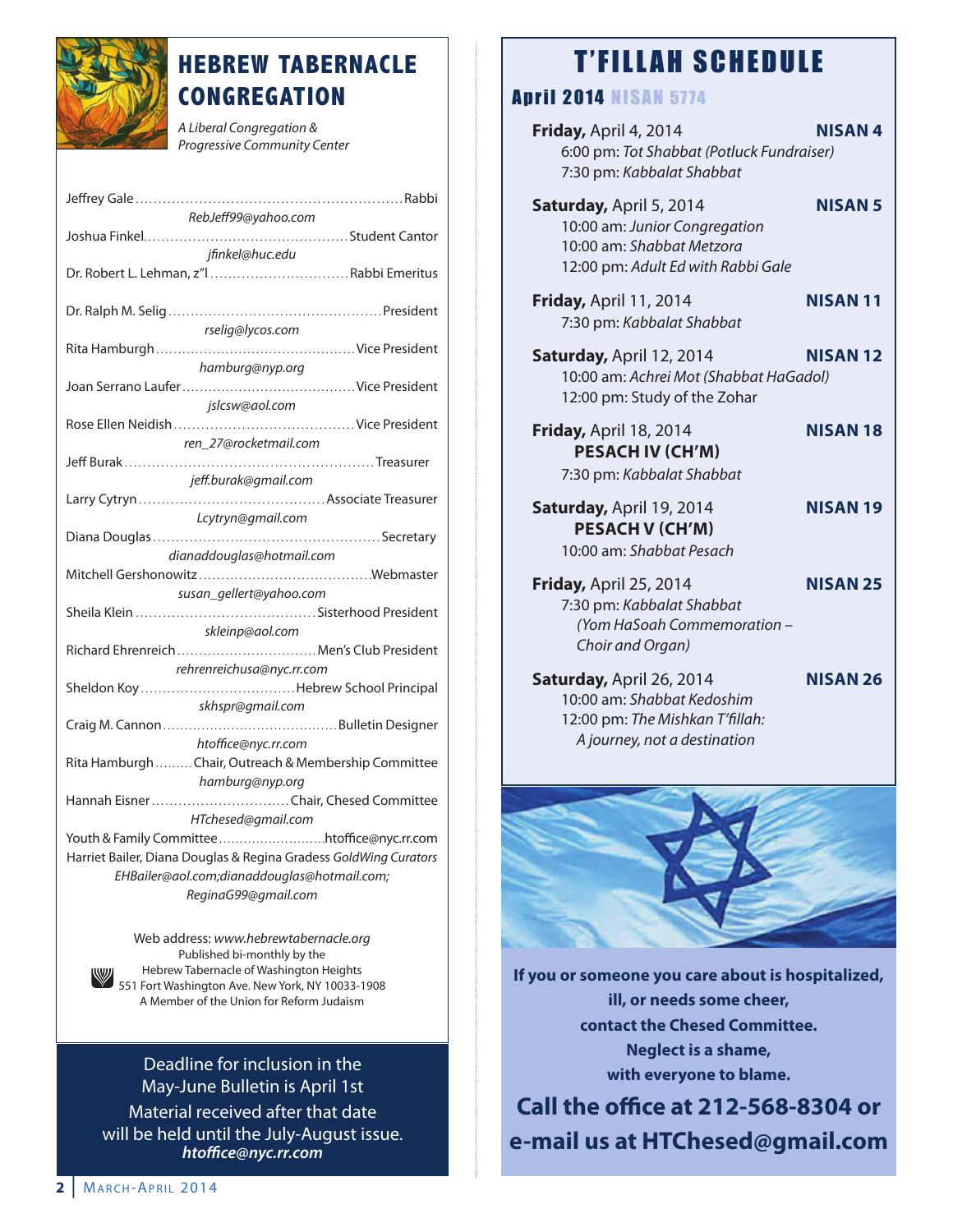#### RABBI'S Message

#### Continued from page 1

Reconstructionist, or secular Jews, all of us must confront and come to terms with western humanism. in the book, Beyond Survival, Rabbi Dow Marmur points out that there are two groups of Jews who completely avoid the struggle between Judaism and emancipation: the Ultra-Orthodox and the Assimilationists. Ultra-Orthodoxy refuses to acknowledge that the ghetto is no more and that emancipation has come. They insist upon living separate from the Gentile community in order to avoid contact with western culture. Assimilationists, on the other hand, respond to the encounter between Judaism and emancipation by becoming intoxicated with western culture and by totally abandoning their Jewish history and religious heritage. in order to gain professional advancement and social acceptance, they seek to make themselves indistinguishable from their non-Jewish neighbors.

Neither isolation from our non-Jewish neighbors nor denial of our Jewish roots represents a satisfactory response to modernity. Whether we like it or not, all of us must lead an "inside-outside" existence. Our study of Torah and observance of Jewish rituals must be complemented by active participation in the general community.

Because we live in a multi-cultural society, we must be able to interact with other religious groups. interfaith dialogue and understanding are the strongest antidotes against ignorance, prejudice, and distrust. in light of the continuing israeli-Palestinian conflict, and in light of the resurgence of anti-Semitism throughout the world, it is tempting to "circle the wagons," to become insular, to focus on Jewish ritual and survival, and to subscribe to the philosophy of oy gevaltism. I subscribe to the famous phrase uttered by FDR, "The only thing we have to fear is fear itself." Fear paralyzes progress and creative activity. To live in a constant state of paranoia, to convince our-

#### A BIG THANK YOU **for a tremendously successful Mitzvah day!! More than 30 people came together to…**

**• Assemble 108 brown-bag lunches for Inwood's Love Kitchen** 

**• Package 49 toiletry kits for LGBT youth at the Ali Forney Center • Make 68 cards for hospitalized kids at the NY Children's**

**Hospital at Presbyterian**

**• Sew labels saying "Hand made by your friends at Beth Am / Hebrew Tabernacle" into 46 hats, scarves, cowls, mittens, gloves and blankets which had been made over the last several weeks/ months by various volunteers. The 5 baby blankets went to moms/babies served by the Northern Manhattan Improvement Corp's domestic violence survivors' program. The other items — 41 pieces in all – went to the Ali Forney Center.**

**• Write 35 letters for various causes through Amnesty International.**

**• Collect a huge bag of coats for the New York Cares coat drive.**

#### Shout-outs & thanks to...

- **Shelly Koy for setting up and supervising the card-making project, and donating supplies from the Hebrew School.**
- **Elise Cagan & James Fatolitis for picking up the cards and**

selves that the entire non-Jewish world is out to get us, and to reduce Jewish observance to a defense mechanism against anti-Semitism are to do ourselves great injustices. Judaism is a religion of joy and must be observed in all of its richness.

interfaith dialogue and cooperation go hand in hand with tikkun olam or repairing our broken world. This is also a central component of our "outside" life. By welcoming non-Jewish organizations into our building and making our home their home, we promote interfaith understanding and create a more united front in tackling social issues in our neighborhood.

For all of our participation in communal affairs, Judaism also beckons us to strengthen the "inside world" of our congregants. Just as we must address the social problems which plague our country, we are equally obligated to provide meaningful worship services for our members, develop inspiring cultural and social programs, and ensuring quality religious study for all age groups. It is the ethical teachings from classical Jewish sources which give us the impetus to become involved in social action. We receive spiritual nourishment from Jewish prayer and study on the synagogal level. indeed, men and women who are well-versed in the Jewish religion and who have a healthy sense of self-esteem can face the non-Jewish world with confidence.

We are all members of a Jewish community as well as enthusiastic participants in American culture. By acknowledging our "inside world" and particularist nature, we can build an informed community in which God and Torah are the guiding forces behind our activities. By acknowledging the "outside world" and our universalist character, we can join with all human beings to improve the quality of life on this planet. As committed Jews, may all of us constructively encounter the "Golden Medina" and reap the best fruits of American culture. May we become worthy of God's abundant blessings and a "light unto all of the nations of the world."

**delivering them to Presbyterian's Children's Hospital.**

**• Janet McDowell for supervising the knitting projects and distributing yarn and needles to folks so they could get a jump on their hats/scarves, and for making more than a dozen-and-ahalf pieces to donate.**

**• Helen Blumenthal, Kelly Boyd, Trisha Dorff, Ruth Frank-Holcomb, Helen Rich, Liz & Tina Ritter, Jessica Wolk-Stanley and Marlin Alvarez for knitting, crocheting and/or sewing, much of it in advance of the event.**

**• Helen Blumenthal, Andrew Rubinson & Marion Marx for sorting through toiletries and packing kits.**

**• The Smiley-Michels, Stein-Deutsch, Sorel & Ritter families, and Margalit Fox and Lois Naftulin for their donations of toiletries. • Patrick Moschitto for his donation of 50+ packages of hand sanitizer and Judith Amaro of EmblemHealth for donating 50+ lip balms.**

**• Dr. Marylouise Howatt, DDS for donating 75 dental care kits which went to Ali Forney.**

**• Amigo Produce on 9th Ave & 205th St. for their donation of applies & oranges for the bag-lunches.**

Continued on page 16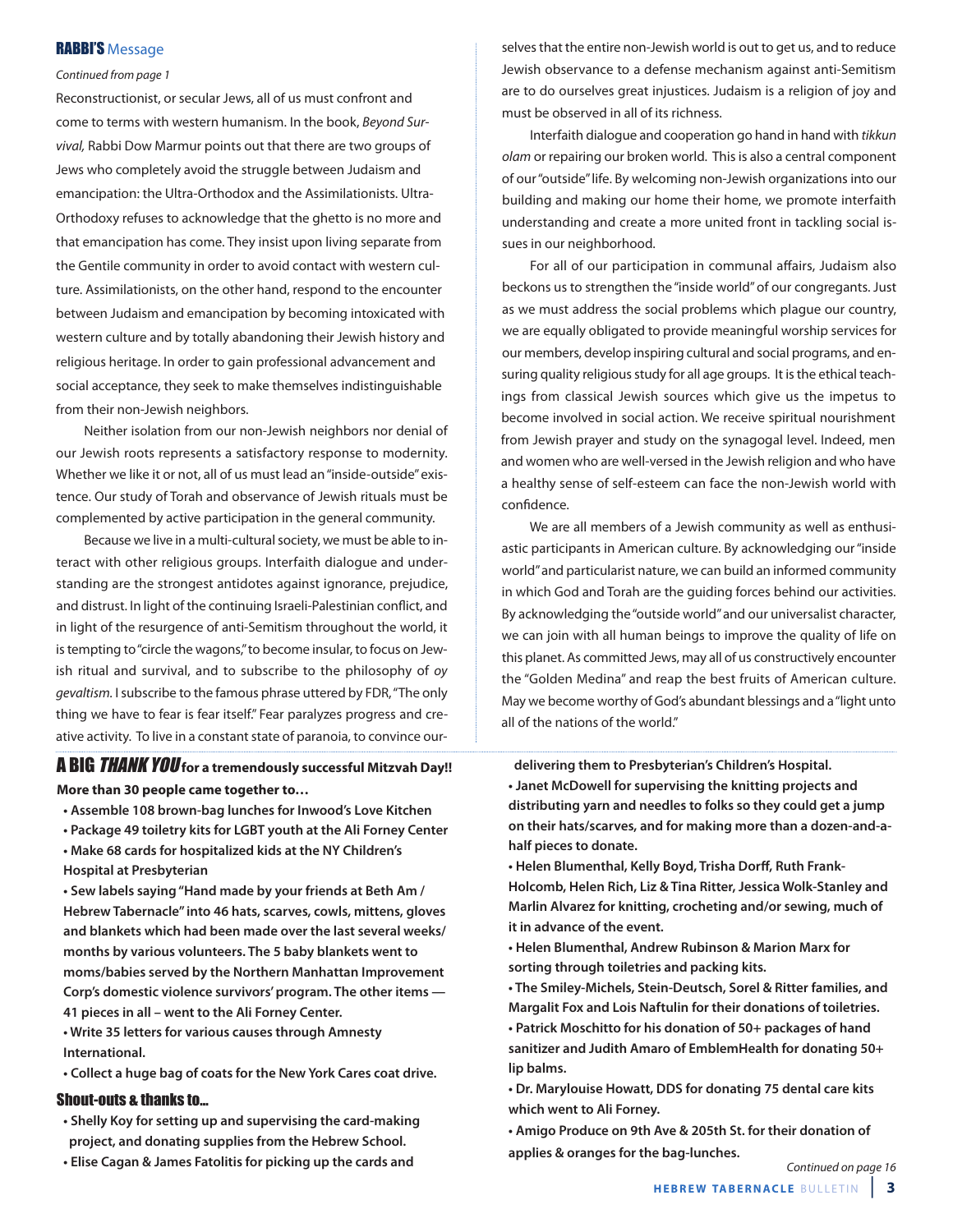# The Hebrew Tabernacle's Armin and Estelle Gold Wing Gallery MARCH/APRIL, 2014 EXHIBIT



# **TokoNoMaa: Stories of Home in the Heights**

Artist's Opening Reception Saturday, March 8, 2014 • 12:00 pm

**This exhibition is a NoMAA-MoMA (Northern Man-**<br> **hattan Arts Alliance-Museum of Modern Art**) multidisciplinary project that features an installation based on the concept of the "tokonoma," the focal point of the Japanese home in which a simple but beautiful object is placed for contemplation.



in this collaboration between NoMAA and the MoMA Community Partnership Program, with the direction of MoMA artist and educator G. Romero, the participating artists used the format of a scroll to explore various meanings of "home" in Washington Heights/Inwood. NoMAA provided leadership in the original concept of collective work among artists, who then met and worked at its gallery, as well as at MoMA, throughout the process.

The project was first exhibited in June 2013, at Community Board 12, Manhattan. Next, the scrolls found a welcoming home at Taszo espresso Bar in Washington heights. hebrew Tabernacle's Gold Wing Gallery is honored to present the third exhibition of TokoNoMAA.

The artists, using photography, painting, drawing, sculpture and mixed media, worked towards a common goal, collaborating on many aspects of the show, including marketing and publicity. Everyone gave time and talent selflessly to make this show happen. Many new bonds were forged along the way.

## **Participating Artists: Yael Ben-Zion, Ferlaisa Gomez, Denise Laurin, Rafaela Luna, Joiri Minaya, Daya De La Rosa, Tamara Rose and Gesche Würfel.**

On the day of the opening, complete information about each artist, the exhibit itself, and a price list will be available for anyone interested in purchasing the work, or exhibiting the show at another venue. Hebrew Tabernacle will received a small portion of any income generated by sales of these art works.

> *Located in Hebrew Tabernacle's Beautiful Art Deco building* **551 Fort washington ave, at 185 St, NY, NY 10033 M4 or M98 bus** *or the "A" train to 181 Street- (front of train) Use the exit and elevator at the 184 Street exit up to Fort Washington Avenue* **FrEE adMiSSiON** - For gallery hours: 212-568-8304 or http://www.hebrewtabernacle.org.

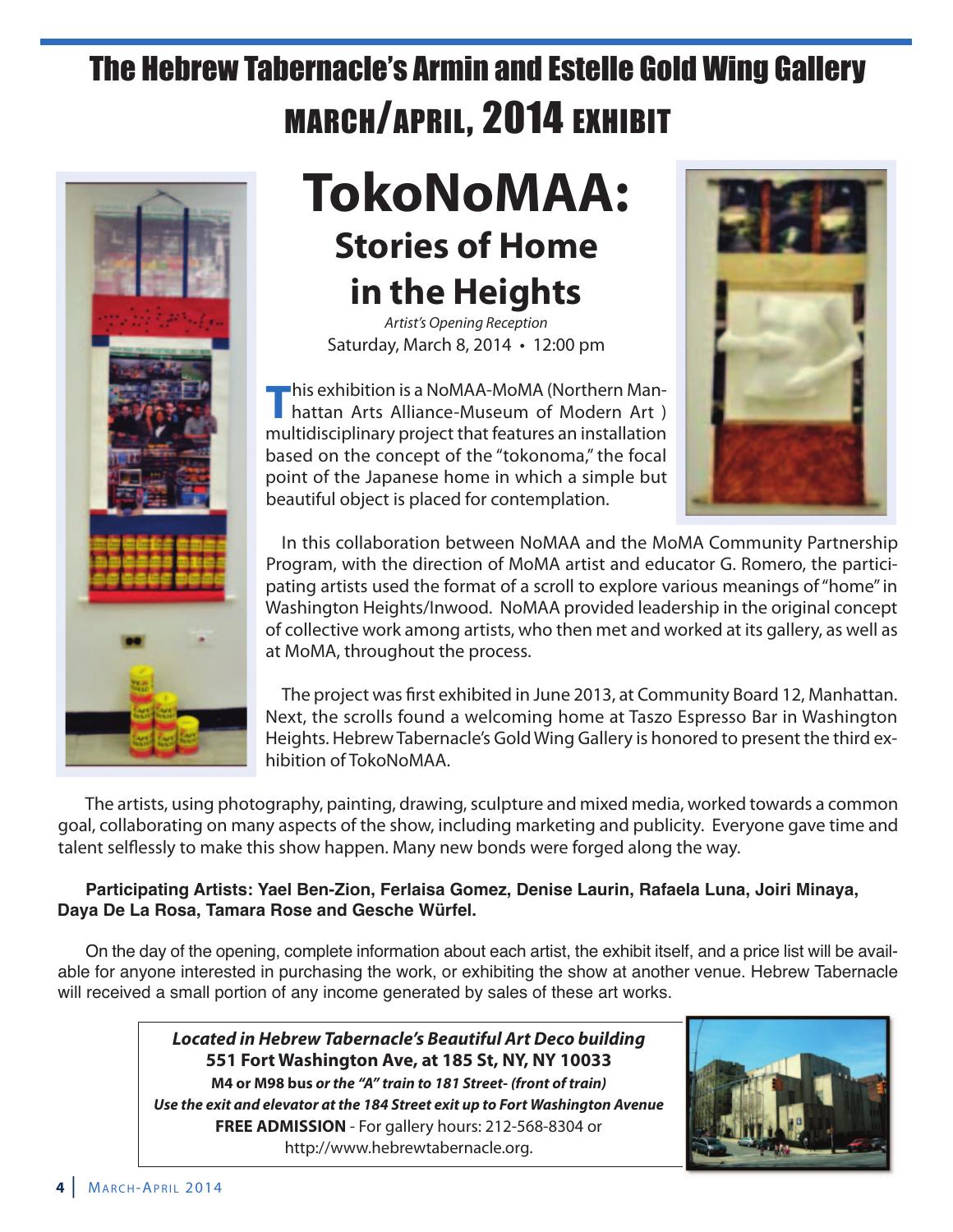# **THANK YOU**

#### **WE GRATEFuLLY ACKNoWLEDGE THESE RECENT CoNTRIBuTIoNS:**

#### **ClErGY aSSiST FUNd**

received a donation from…

#### **GENEral FUNd**

received a donation from…

edoardo Bellando General Fund Donation Nina Buchert General Fund Donation hilde Cytryn General operating support

Susan I. & Brian King Grant Grant General Fund Donation

Robert Lapiner General Fund Donation

hebrew Tabernacle Sisterhood to cover clergy payroll costs, January & February

תודה רבה

Allen Bachenheimer in memory of the Yahrzeit of Josef Bachenheimer in memory of the Yahrzeit of herta Bachenheimer Ruth Baer in memory of the Yahrzeit of Rudolf Neuburg Mrs. Harriet Bailer in honor of the family dinner and graciousness of the cooks in honor of helen Kunz's special birthday and her devoted family Alexander & Irina Barg in memory of the Yahrzeit of losif Barg in memory of the Yahrzeit of losif Barg Jack & esther Bloom in memory of the Yahrzeit of Samuel Golden Bertha Bodenheimer **in the Vahrage in memory of the Yahrzeit of Elsie Muller** lore Brenauer in memory of the Yahrzeit of Betty Moser Mr. & Mrs. Daniel & Joan Cohen in appreciation to Rita Hamburgh for assistance at the hospital Bernard R. Crystal in memory of the Yahrzeit of harry Crystal Sara Daniels in memory of the Yahrzeit of Gertrude horowitz hannah eisner in memory of the Yahrzeit of Oscar eisner In honor of the Gold Wing Gallery Exhibit in honor of helen Kunz's birthday In honor of Adam Eisner's happy relocation into the Israeli Army eva B. Feist in honor of helen Kunz's 100th birthday in memory of Richard Bloch in memory of the Yahrzeit of Julius Feist in memory of the Yahrzeit of Richard Feist harry and liese B. Fischer in memory of the Yahrzeits of Moritz and lydia einstein Gertrude Frankel in memory of the Yahrzeit of Curt Frankel Martin Friedman in memory of the Yahrzeit of Greta Friedman Mitchell & Susan Gellert Gershonowitz in memory of the Yahrzeit of Florence Tanenzaph Lana Glaz **in memory of the Yahrzeit of Grigori Glaz in memory of the Yahrzeit of Grigori Glaz** Joel & Jean Goldstein in memory of the Yahrzeit of lou Myerson Goulston and Storrs Fiduciary Accts. in memory of our dearly departed Peter and Paula Wolff Paul Grunewald in memory of the Yahrzeit of ludwig Katz Clifford & Susan hamburger in memory of the Yahrzeit of Jeanne hamburger Mark & Rita Hamburgh in memory of the Yahrzeit of Morris Klein in memory of the Yahrzeit of Rivka Zemet in memory of the Yahrzeit of helen Berg in memory of the Yahrzeit of Salo hamburgh Ruth hirsh in honor of helen Kunz's birthday Pauline Jakobsberg in memory of the Yahrzeits of Ernest and Gerda Jakobsberg ellen Kaufman in memory of the Yahrzeit of Rudolph Kaufman Michael & Melanie Klein Kollein Kol Nidre Donation 2013 Kol Nidre Donation 2013 Yiskor Donation 2013 Yiskor Donation 2013 Kol Nidre Pledge ursula Kohlmann in memory of the Yahrzeit of Paul Kohlmann Michael Kruk in memory of the Yahrzeit of Ariel (eric) Kruk Esther Land in memory of the Yahrzeit of Ancel Land William Landsberg in memory of the Yahrzeit of Ernest Landsberg Joseph & Joan Serrano laufer in memory of the Yahrzeits of Philip laufer and herbert Neufeld Anneliese Lebrecht in memory of the Yahrzeit of Walter Lebrecht Barbara Lefkowitz in honor of Helen Kunz's 100th birthday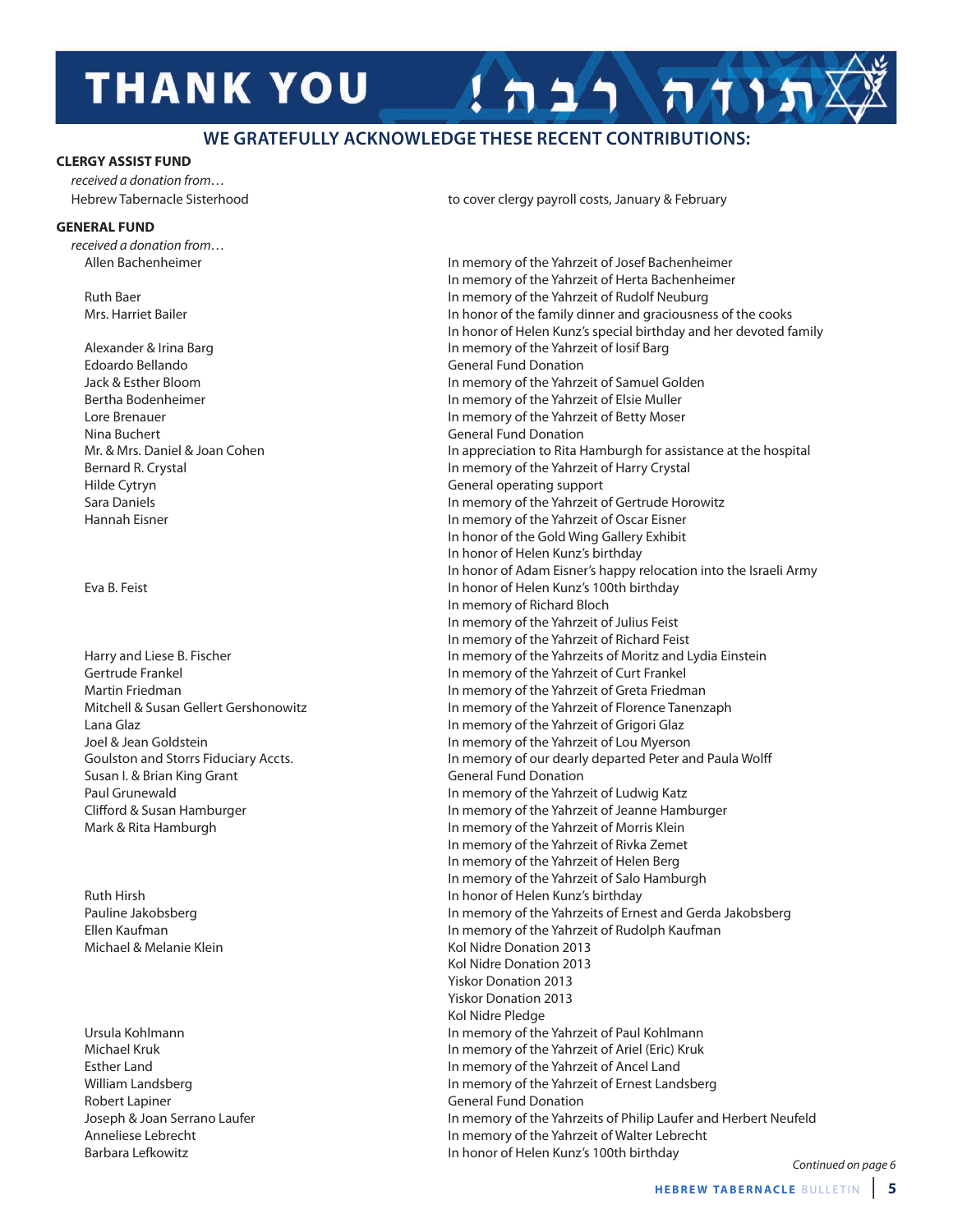# **THANK YOU**

#### **DONATIONS**

Continued from page 5 Charles & Virginia levenback in memory of the Yahrzeit of hedi levenback lois Naftulin in honor of my 70th birthday

Carole S. Ungar Yizkor Donation Gerald Zobel in memory of the Yahrzeit of lucy Zobel eliaser

#### **HEbrEw SCHOOl SCHOlarSHiP FUNd**

received a donation from…

#### **PriNCiPal'S diSCrETiONarY FUNd**

received a donation from… hilde Cytryn

#### **rENOVaTiON FUNd**

received a donation to help defray unexpected and/or extraordinary expenses of emergency ceiling/roof repairs from … Jeffrey & Jennifer Burak Gary Thalheimer **in honor of helen Kunz's special birthday** In honor of Helen Kunz's special birthday

#### **rUMMaGE SalE FUNd**

received a donation from… Various

#### **SEDER FUND CONTRUBUTION**

received a donation from…

Robert levenback in memory of the Yahrzeit of Sydelle Greenhut Marga Marx in memory of the Yahrzeit of heinz Marx Roberta S. Mathes in memory of the Yahrzeit of Fred Mathes Alfred Meininger in memory of the Yahrzeit of Elfriede Meininger in memory of the Yahrzeit of Elfriede Meininger Michael Melzer in memory of the Yahrzeit of Trude Melzer Norbert Monatt in memory of the Yahrzeit of elsie Monatt In memory of Dr. Alvin West, from Lois Naftulin & Ed Lehner Ben A. Nickle in memory of the Yahrzeit of Lea Goettinger ellen Oppenheimer in memory of Richard Bloch edith Rosenbaum in honor of helen Kunz's birthday Rita Rosenthal in honor of helen Kunz's 100th birthday For the honor of an Aliyah (called toTorah) Manfred & Rhoda Rosenthal in memory of the Yahrzeit of Siegfried Rosenthal in memory of the Yahrzeit of Siegfried Rosenthal Monica Roth in memory of the Yahrzeit of Manuel Saez Rolf & Leoni Werner Salomon in memory of the Yahrzeit of Otto Nothman Alon Salzman in memory of the Yahrzeit of Paula Salzman edward Schachter in memory of the Yahrzeit of Paul Schachter harve Schuster in memory of the Yahrzeit of Max Schuster Madeline Secunda in memory of the Yahrzeit of Charles Bargeski in memory of the Yahrzeits of Ruth Bargeski and Milton Marx Gary & Miriam Lacob Stix in memory of the Yahrzeit of David Lacob Vera Strauss in memory of the Yahrzeit of Alice Katz Gary Thalheimer **for the honor of an Aliyah (called toTorah)** for the honor of an Aliyah (called toTorah) in memory of the Yahrzeit of herta Frank Judith M. Topper **in the state of the Contract of Paula Loscocco and Andrew DaSilva** In honor of Paula Loscocco and Andrew DaSilva Pauline Ungar in memory of the Yahrzeit of Fred Hamburger Susan Wertheim in memory of the Yahrzeit of Sam Silverstein

תוח רבה

Miriam & Desma Holcomb Frank in memory of the Yahrzeit of Werner Frank

Jeff & Marjorie Bauml Contribution to support the annual community seder. herta Bloch Contribution to support the annual community seder. Bernard R. Crystal Contribution to support the annual community seder. hilde Cytryn Contribution to support the annual community seder. Dorothy DePasquale Contribution to support the annual community seder. hannah eisner Contribution to support the annual community seder. Eva B. Feist **Contribution to support the annual community seder.** Contribution to support the annual community seder. Gertrude Frankel Contribution to support the annual community seder. Charles & Lilli Friedman Contribution to support the annual community seder. Continued on page 14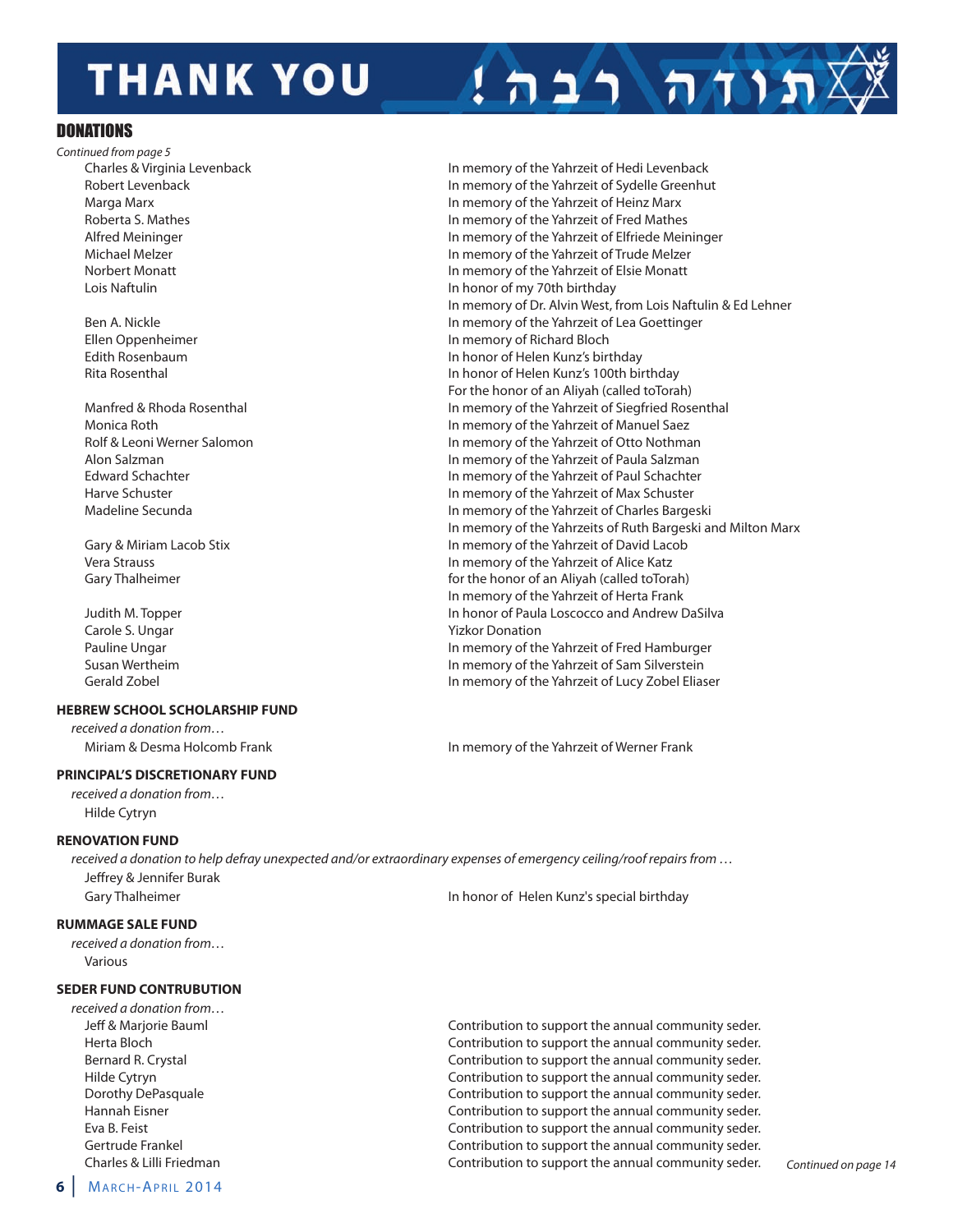## **IN MEMORIAM**

in grateful memory of the departed whose names are taken from the records of hebrew Tabernacle and Beth Am and which appear on a separate weekly Yahrzeit list. it is our minhag to read Yahrzeit names at the Shabbat services following the date. **if you would like a name read, please call the office in the preceding week.**

#### **YaHrzEiT liST**

#### **February 28 & March 1, 2014**

Clara Arnstein **Edward Baar** hedda Blum Moses David Millie Davis Helen Eckstein Fanny Ehrenberg David Finkelstein Maurice Fleshler elsie Frank Adolph Gerson Minnie Glauber Nasha Hamlet Max Hanauer liselotte hartmann Carrie hertzog Cynthia Holcomb Hall **Milton Hymes** Ruth Jacobi Siegmund Jaeger hippolyte Jonas leopold Kende harry Kessler herman Kestenbaum Isidore M. King hannah Kirchheimer Susan Kun leddy Clara levin harriet loeb Gertrude Maier Sophie Malvin **Eugene Marx** hertha Marx Sophie Mayer irma Myers Gerda Nesselroth Amalia Neugarten hermann Pomper Julius Regensburger Sophie Regensburger henrietta Rothschild Arthur Saalfeld Paul Schachter

Simon Schachter **Edward Sink** Artur Sittenmann Clara Sittenmann Julius Sommer Peter Spivack Siegfried Steinhardt ludwig Suran leon Walter Werner Weinberg Anna Weisman else Westheimer Johanna Wiersch Josef Wodowski **Fric Wolff** Rivka Zemet

#### **March 7 & 8**

Frieda Bachert Ruth Berliner Curt J. Blanke Samuel J. Cohen heyman Cohn Grete Dilloff Morris Duhan Gunther ehrlich Anneliese Eisenberger Jerda Englaender Jetta Eschelbacher Joseph Eschelbacher ida Felsenthal Geoffrey Forscher Alice Frankel Sylvia Fried Gertrude Goldman Delphie Greenbaum Erwin Grossman Alfred haas Selma Heilbronn Richard hess helen hirsch Robert Jacob Fred Julius Theresa Kestenbaum David Klein Samuel Klinger

#### Peter levy

leopold leysersohn Martha Light Natan Bernt londner hyman Mandelsberg Johanna Michel **Emil Mortge** Grete Mosbacher Moritz Moses William J. Neuberg Dorothy Newman Sylvia Olefson Arthur Plaut Evelyn Rosenstein irwin Ross Eric Salomon Albert Schulein Bernhard Schwartz Rosy Simonstein Dr. Max Sorell Margaret Sorell louis Stadholz Renee Salzman Tabor Barbara heldman Tauszig Paul Tislowitz Samuel Wertheimer

#### **March 14 & 15**

Gustav Bachert Curt S. Bertheim lena Birn **Edith Block** Anna Bloom Nathan Brandis Felix Cahn Nathan C. Engel Henry Eppstein **Alois Eysler** Anna Frank Arnold h. Fried Max Gottschalk ellie Gradess Sophie Gruensfelder David Harris Fanny Heimann ludwig Jacobi Gerhard Jordan Martin M. Kastan Kurt levin Rebecca lewin Jennie loewenberg Moritz lowenthal

elizabeth McDowell Aron Gerson Muetz George F. Muller, Sr. Sara Neugarten Dave Newman Emily G. Pearson Rebecca Rosenberg Ruth Rosenstam leo Schachter Dora Scheirer Bertha Schwenk Eve Greenberg Segal Bernhard Singer Ruth Taylor Jack Weigel Simon Wieser Samuel Wohlstetter

#### **March 21 & 22**

David Arndt Max Bauman Debra Bernhardt lili Bier harry Bimberg herman Blatt lottey Blattman Jacob Braun hannah Cohn Evelyn Deutsch ignatz Dingfelder herman Frant William Freeman Jacob J. Gerber Charlotte haendel **Bina Hanauer** Percy E. Hart Else Heidenheimer Alex Heyman Margot Hochberger Bruno Isaac lotte Katz Minnie Klebanoff hanna langstadt Trude lauer Walter lesser William levitman Alice levy Eric Loeb Selma loebenberg Bettina Silver\* lorris Betty lowenthal Continued on page 8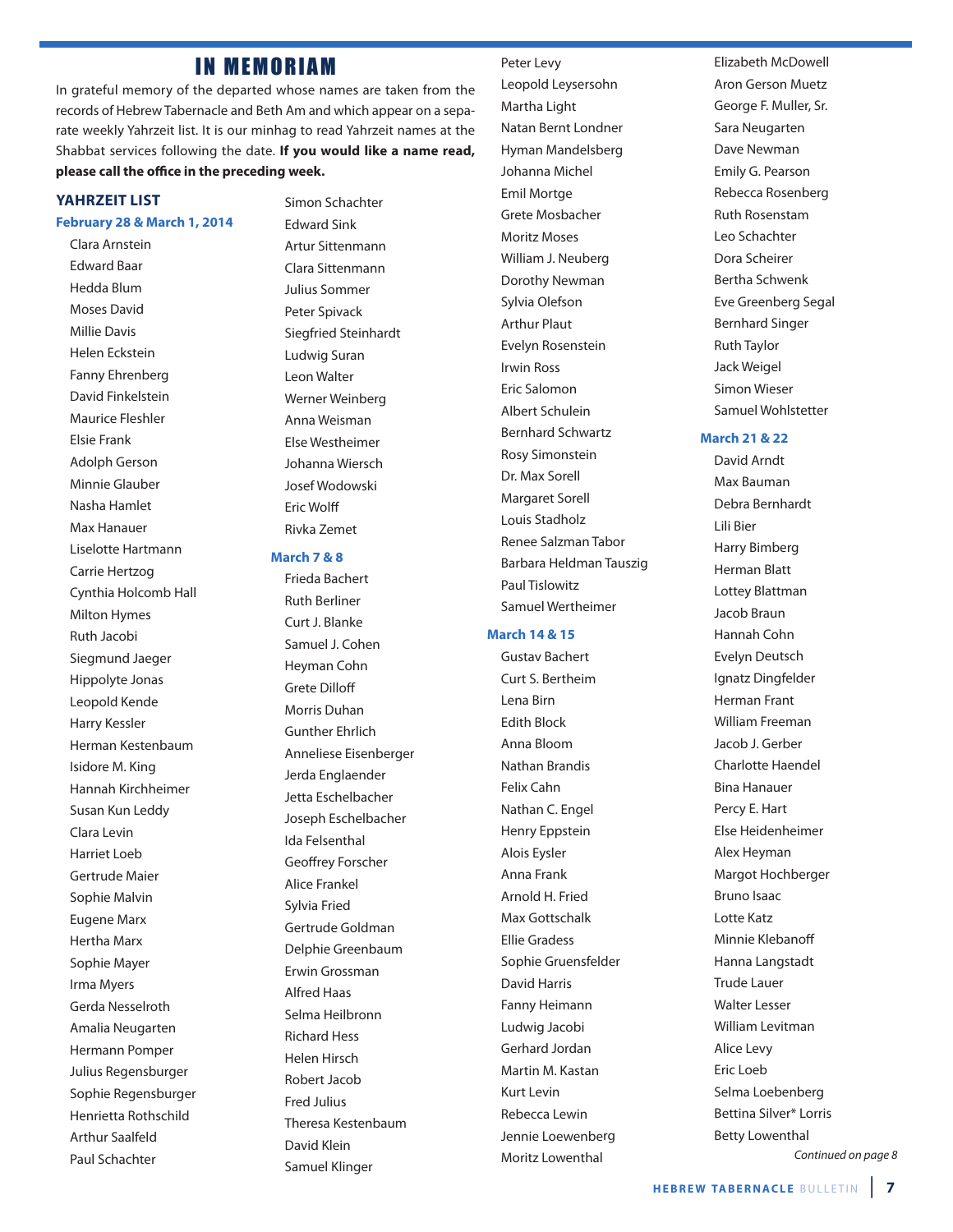#### **YaHrzEiT**

Continued from page 7 Nathan Maier Paula Marshall Sigmund Muetz Siegfried Neugarten Rose Ober Pauline Oppenheimer Walter Rinehouse Anna May Freeman Rose Joseph Rosenberg Dr. Anna Rosenow hilde Rubel Oskar Schwarz Joseph Schweitzer Jacob Seligman Julius Sessler Marie Smith Agnes Steiner elsie Strauss ernest Strauss Dr. Arnold Taub **Edith Wachsner** Siegfried Weil Justin Winter Ernest A. Wolff

#### **March 28 & 29**

Maxine Baar Rebecca Berliner Walter Berney Sophie Blankenstein hedwig Bloch lena Doniger Ruth Wolf ehrlich louis Fein **Frnst D. Frank** Julius Froehlich Willy D. Fromm Erwin E. Haimann Albert hamburger Salo Hamburger Lore Heilbronn Hermann Himmelweit Arthur Hirsch Simon Hirsch **Edith Jacobi** Curt Jellin Chava Rivka Kohn isidor Kulb Ruth landsberg Seligman levi

Sigmund levin Moses Milshtein Jack Morris Arthur Muller Norman Myers Tessie Myers Bessie Nemlich henry Nesselroth Otto Samuel Oppenheim isabel Perlman Daniel Pinsky helma Roos Martha Rothenberg Robert Rothenberg Kurt Speier Thilla Suessel henry uhlfelder Fritz Ultmann Anna Vickers Jeanette Ward Emma Weinberger Manfred Westheimer hansi Wickert Alma Wolff

#### **april 4 & 5**

Albert Alexander Blondine Alexander Dina Alexander ilse Amson Frank Bloch Nelly Bloch irene Cahn **Emily Cappel** lillie Cohen Millie Coster Abraham l. Diamant isidore Dolinger Martha Federmann Gretel Feibelman Bernhard Feist herbert Feist **Edith Friedman** Bianca Ganzman Armin Gold Jennie C. Gold Dora Seidner Greenbaum Charles H. Greenberg herman heidelberger Elizabeth Heymann Dr. Martin Hirschowitz Moritz Hirschowitz

isaak Jutkowski Toni Kahn Walter Kaufman Gershon levin Rev. Meyer A. levinson lina levite Bernard lowenthal Marcus lowenthal Bertha Magasiner Sophie Magasiner **Erich Marx** henny May John H. Mayer Marion E. Mayer Joseph Melzer Sally Neu Magda Oberlander Renee Obermeier lynn Presley Simon S. Rosenstamm John H. Scharf Annie Schiff Aaron L. Schwartz Joseph P. Smith Josef Sonnenfeld Ada Speyer Dr. Frederick D. Stern Riyan Tejada hans David Tobar Ruth S. Weiss **Esther Zacks** 

#### **april 11 & 12**

irene Adler Victor Adler harriet Appel Egon Bachrach Mildred Besser Sarah Chekinsky Clara Dittmann Donald Edwards Julia ehrenreich **Edith Eisemann** Lore Emanuel **Justin English** Bernard Forscher Bernard Frank ernst J Galewski Jack Gerber Mathilde Golden Charles Graff Sarah Grinstein

lee Sally Grossman hedwig Gruenbaum Erna Heart Pincus L. Klein Samuel Konig George lebow Jacob lefkowitz Alfred lehmann erna loewenstein Siegfried loewenstein ludwig loewkowitz Max Maas **Emmy Marx** Julius Morgenroth Charles Neadel Barnet Perlman Mamie Rosenbluth Paul A. Salz Richard Schulz Julius Simon Klara Simon linda Diane Solomon Max Stern Fanny B. Strauss lillie Stream Charlotte Tucker Olga Weihermann Simon Weinberger Bernard Weissman Peter l. Wolff Max Zobel Javier Garcia Zurita

#### **april 18 & 19**

irene Baltuch Salo & Rosa Bandmann Walter Bergmann Machla Braun-Speishandler Max Breitbarth Phil Deutsch Cantor henry ehrenberg Carol Feller Sophie Fleischmann Jeanne Florsheim Arnold Fraenkel Arthur Frank elsie Frank Martin Freund **Eva Gorton** Alfred Grau Steven Allen Greenbaum Continued on page 9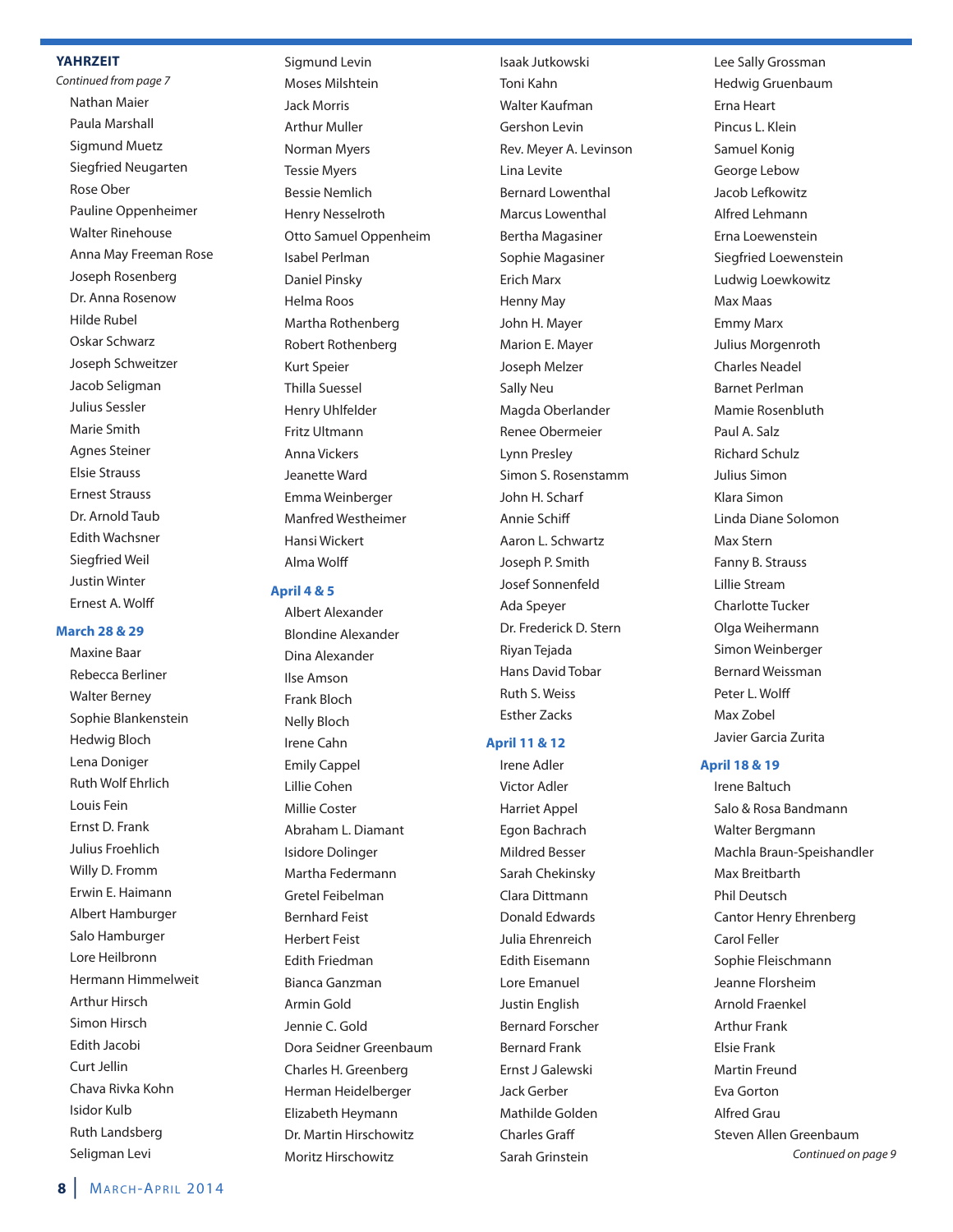#### **YaHrzEiT**

Continued from page 8 Dr. Arthur Hahn Sigmund herz JoAnn Hoffman Mina Jarajewski herbert Kann Alfred Katz Bertha Kaufman Ruth Krautman Ruth Krautman Rebecka lachmann Benjamin laguna Emma Lambert Selma landauer Jules lebell Richard lewitus Fritz loeb Stefanie lowen Ruth lowenthal leo Maier Jacob Mandelbaum Max Marx Julius May Charles Mayer Jacques J. Mayer Renate Mccutcheon Walter Mosbacher lina Mosback **Enoch Nordlinger** Abraham Ober Theo Rendl henny Rinehouse Ray Roman Mina Roos Ruth Rosenbaum Mark Rosenfeld Bruno J. Salomon Flora Schloss irving Schuster Eugenie Seligsberg Milton Semes Ben J. Sondheim Max Spector David Stern Thekla Strauss irma M. Tyson hans Weile **Ethel Weisbard** Benjamin Willis Fred Wolff Jacob Wolff Robert M. Zweig

#### **april 25 & 26**

Nathan Abrams Sonia Ahrens Sol Altschuler harry N. Baruch Emanuel Bellefond leo Blankenstein Charlotte Blatt henry K. Bronheim Gustav Buchdahl Abraham Cohn irmgard ehrlich Arthur Frank Traude Hamburgh David heimann Meta Hermann Joseph hirsch Anne hoexter Amelia Reisel horowitz Anna Kalfus Manya Kaplow Morris Katz Bess Kaufman Florence Keidan Arthur S. Klashman Annie Kohlhagen Anna Kramer Joseph leindheim Martha levi Daniel levy ilse lichtstern Sol Light Doris Mannheimer Rhoda P. Marquith Alice Marx Erna Marx hilde Marx Gary Mendel Dr. Henry Mintz Dr. Jacob Joseph Nadel Anna Nadelman Zessi Nelkens Bessie Newman Emma Norman Rosa Ochs Jonathan Ragovin Kurt Reis Max & Clara Rohrheimer Faith Rosenzveig Max Salomon Jeanette Scheuer leo Secunda

**Esther Seide** lilli Seligsohn Manya Silverstein Otto Sonnenfeld Oscar Spector Ruchel Spiewak Dr. Ernst Springer helene Stern Berthold Strauss Solomon Strisower **Emil Vorzimer Erwin Winter** herman Wolf John Wolf

#### **May 2 & 3**

Julius Baum Karl Baum lillian Baumblatt Florentine Behrendt herman Behrendt Shlomo & Nacha Brandis Grete Callman irene Danziger irene Danziger harry Donish Pfc. Gunther Dorzback Bernard F. Duhan Rosa Faber Victor Faber Georg Feibel **Eric Fourier** Judith Frank Friedrich Gemeiner Salomon & Fradel Gemeiner Rita Greenberg Tilde Gruenebaum Frances Gutter emanuel hamelburger

Pauline & Moses hanauer Albert heilbronn Clara Hirsch Alice hoexter Julius holdheim Eva M. Huvos-Lowenthal Selma israel Carola Klein herman Kohlman Mildred Kutell emilie & heinz langstadt Ray lewis Gida lomnitz **Ernest May** Sessy Mayer louis Michael lena Michel Zacharias Mode Dwora Muetz Robert A. Muller lorraine Fay Myerson-Anderson Katherine Neumann Elsie Oestreicher helene Oppenheim Paul Pollack Ruth Rosenthal Elise Rothschild irma & Julius Siegel Selma Siegel Toni Simon Rudy Simonstein Fred Stacy erna Strauss Jeanette & Salomon Strauss irma Weinheim Rosi Weinheim Bella & leopold Werberg Gertrude Wittner Judit Wolff Sidney S. Wolff

# **HT needs your help to fix things or get things fixed!**

interested? let us know how you can help our aging building! Please leave your contact info at the office! **212-568-8304**

**HEBREW TABERNACLE BULLETIN**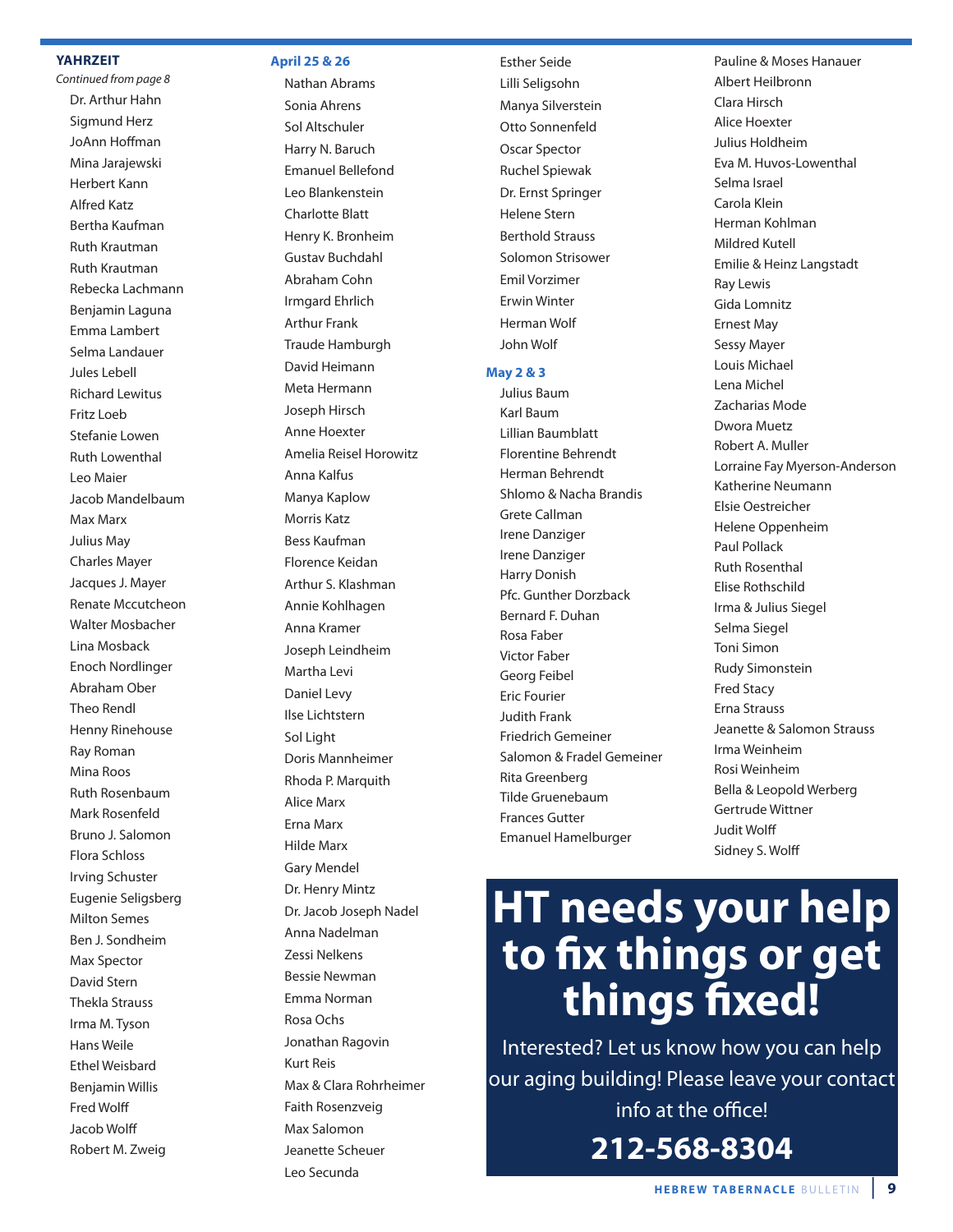

# **TO REGISTER PLEASE CALL 212-568-8304**



Hebrew Tabernacle

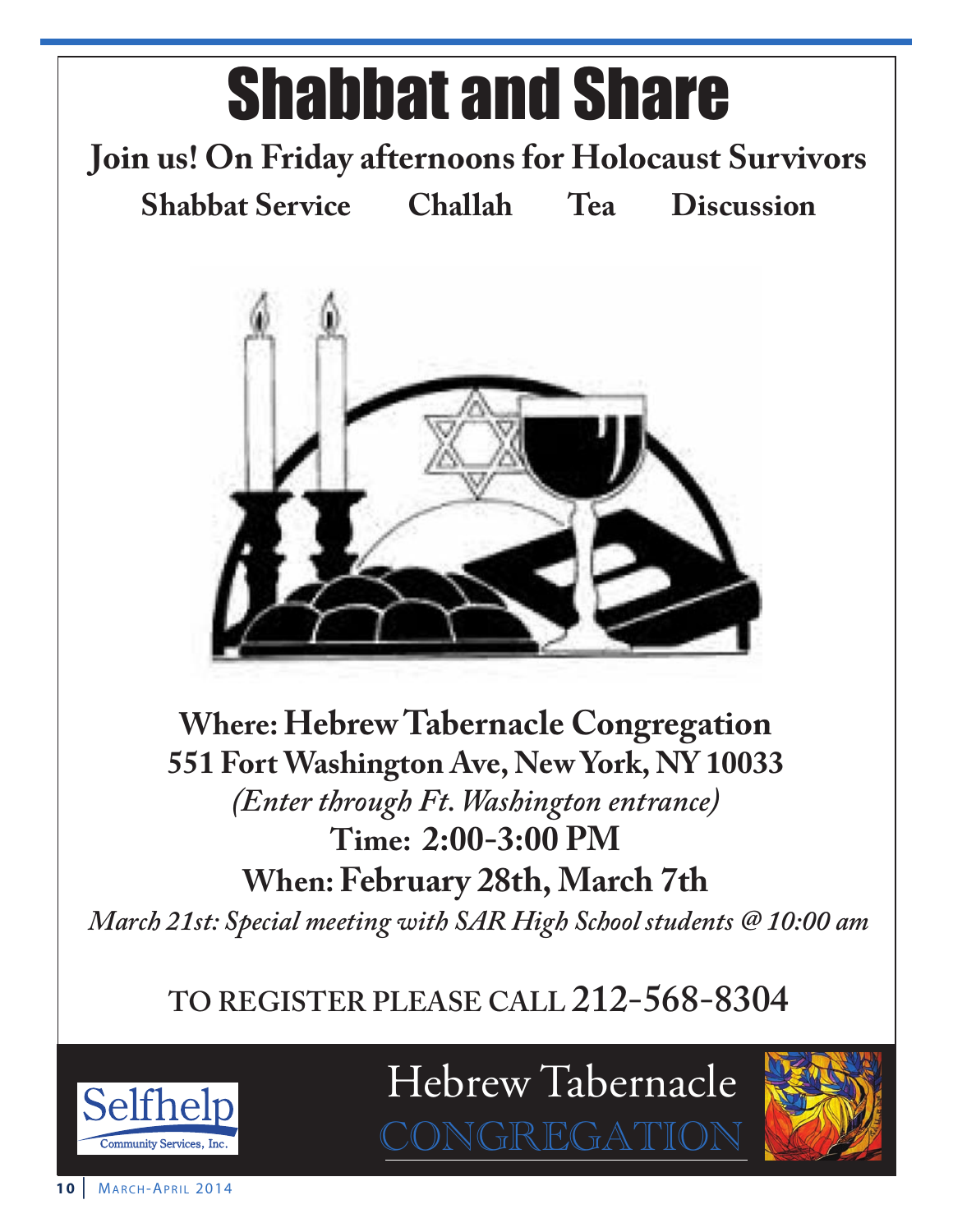

## **dONaTE | PlaNT TrEES | TraVEl TO iSraEl**



**The Taglit-Birthright Israel program has expanded elimination in the Taglit-Birthright Israel for Sepanded el-<br>igibility for its free 10-day trips to Israel for Jewish** young adults ages 18-26. Teenagers who went on an educational trip to israel during high school were previously not eligible for Birthright trips, but can now participate!

explore israel on a Taglit-Birthright israel: Shorashim-JNF israel Adventure Trip. Put your name on our JNF Friends and Family list and we'll send you more information as registration begins. Email us at education@jnf.org.

With Shorashim and JNF you experience the awesome adventure of israel from the inside, through the eyes and hearts of israeli peers. Travel for 10 days with israeli friends and staff who share the beauty, excitement and complexities of their country with you.

Shorashim is also the official trip provider for Alexander Muss high School in israel alum! Make sure you go back to israel with your AMhSi friends!

Registration for this FRee spring or summer trip opens at 10AM eST on February 19, 2014.



This trip is a gift from Taglit-Birthright Israel. For more information or to sign up, visit israelwithisraelis.com.

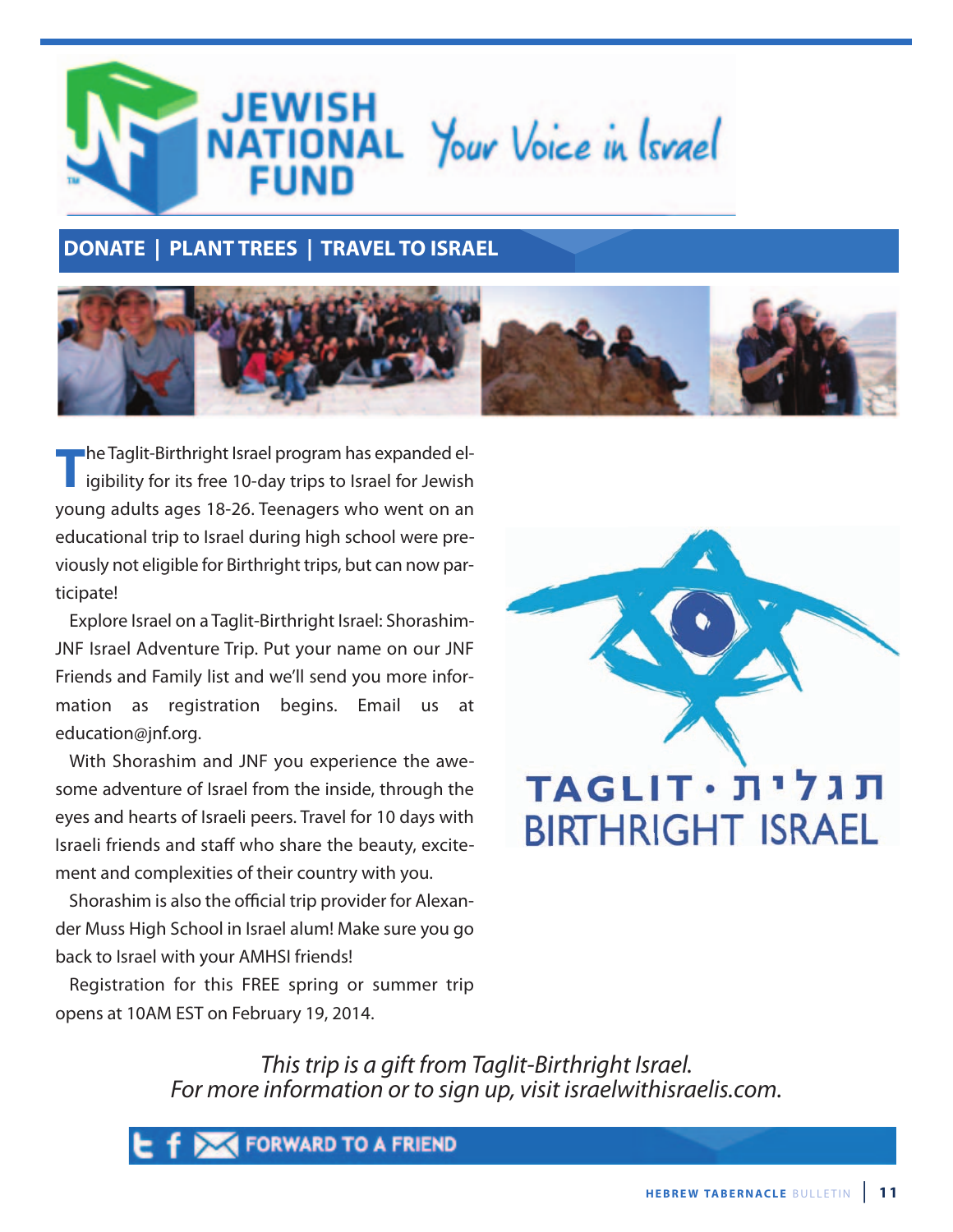# **WELCOME**

**O**n February 17, 2014, the Uptown Community<br>
Church held the first of its services in the Hebrew Tabernacle. While the congregation convened in the sanctuary, two youth services and a nursery program also took place. At the conclusion of services there was a luncheon in our social hall (at which our dietary rules were strictly followed) followed by a congregational meeting. There were 77 adults and 24 children in attendance. Although the set-up was quite an undertaking, there were plenty of volunteers. Everything went quite smoothly for the first day, with only minor issues to be worked out.

For many of the church's congregants this was the first time in our building and they were awed by the space. There were nothing but compliments for the fabulous acoustics, hT's hospitality, and the strong level of maintenance of our building.

This event has been nearly two years in the making. Mike Klein got a tip back then that Uptown Community Church's congregation was growing and that their space in the Founders' hall of Mother Cabrini School was getting cramped. The church had been meeting there for six years. Mike visited a few of their Sunday services to meet the pastor and their leaders. After our congregation and theirs began developing a relationship, several different church events were held at HT: two holiday concerts, a Thanksgiving pot-luck, a fashion show fundraiser, and a memorial service. Each of these events was successful and gave the church's congregation further opportunity to experience and appreciate our building.

Some time passed after these events took place and Mike reached out to the pastor again about the possibility of the church moving into HT. The church's reply was positive. Many site tours, consultations, committee meetings, and negotiations led to the agreement.

Rabbi Gale has already begun discussing with their pastor ways in which we can do joint events. Through these efforts both our organizations will broaden exposure to the wider community. information on such events will be publicized in this bulletin, the weekly, and e-mail blasts.

Following our current policy, a very specific rental agreement was signed by both parties. in addition, regular meetings will be held to avoid problems and deal with any concerns that arise. We all hope and expect that this arrangement will allow both religious organizations to flourish and that the presence of Uptown Community Church will provide much-needed revenue for our building.

The Executive Committee and the Board of Directors would like to thank the hT Rental Committee (Andrew DaSilva, Joan Serrano laufer, Sheldon Koy, Mike Klein, Rabbi Gale, Paul Glassman, Diana Douglas, and Rose Ellen Neidish) for many hours of work on this project and to warmly welcome the Uptown Community Church to our home.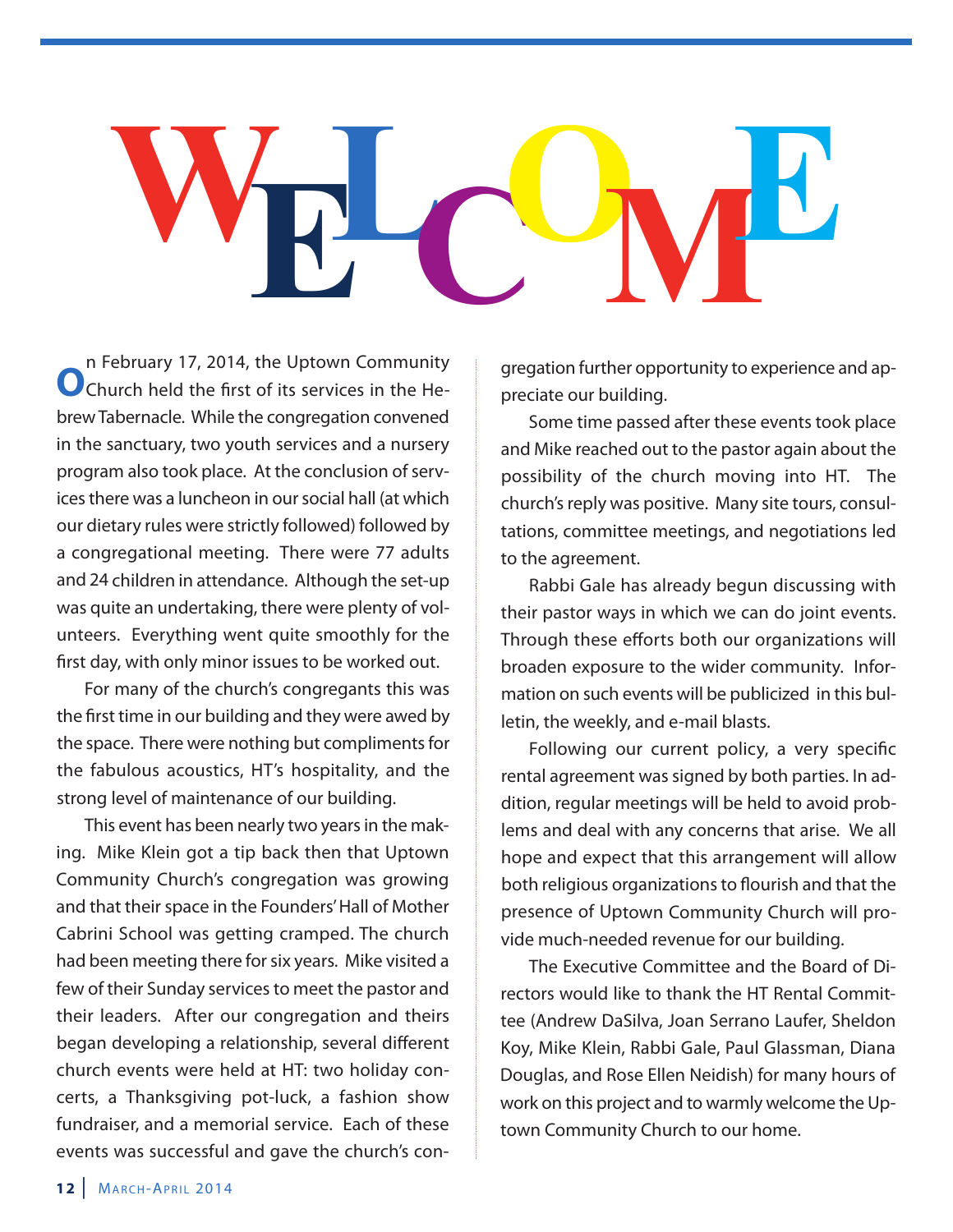

# Thoughts About the

**Hebrew High School Soup Kitchen Visit**<br>n Monday, January 27th, a group of HT Hebrew School students **O**n Monday, January 27th, a group of HT Hebrew School students<br>went to the HUC Soup Kitchen on West 4th Street to volunteer. They helped by serving a meal to the guests and doing whatever other tasks were needed in in support of the work of the Soup Kitchen. Dave Weinreb, our wonderful, knowledgeable hhS teacher helped the students connect their experiences at the Soup Kitchen to this year's curriculum which focuses on the Jewish outlook on food and the importance of helping others in the name of Tikkun Olam. The 12 students who made the trip downtown were Sofia Arnold, Daniela Drakhler, Alec Farber, Adam hametz-Berner, Rachel Kelk, Nate Kushnirsky, Alejandro levine, Anna levy, Bella Rosen, Shay Rubinson, Shira Saar and Jesse Weiss. The group of students was accompanied by parent volunteers Trish Dorf, Rose ellen Neidish, Andrew Rubinson, Sharon Silber and Laura Thorpe as well as Hebrew High School teacher Dave Weinreb and Kitah Zayin teacher Talia Spitzer.

here are some reflections about the experience from the students and the adults who accompanied them:

"It was great having such a wonderful group with a lot of energy. Our guests appreciated your group's warmth and openness to helping today." **Kenneth Feibush, HuC Soup Kitchen Coordinator**

"This was my first visit to a soup kitchen. It was very interesting. Everyone acted differently. Some people were quiet, others walked around to converse with their friends, some savored their food, others left scraps behind. This was nothing like the other community services I have attended and participated in. I will definitely look into helping out next year at this soup kitchen." **Daniela Drakhler, Hebrew High School student**

"Volunteering in the Soup Kitchen got me to see that these people are more than statistics. They are people like you and me." **Alec Farber, Kitah Zayin student**

"I really enjoyed the soup kitchen experience. I had a great time and really felt like I did some good. I felt like I definitely got a better sense of the homeless population in the area and got a chance to help them out. **Nate Kushnirsky, Hebrew High School student**

"I was on the welcoming team. It was great seeing how excited people got about not only having a warm meal but also having a community. It was particularly special to join together as an HT community to do Tikkun Olam." **Anna Levy, Kitah Zayin student**

"It felt good to help people we didn't know yet and to do Tikkun Olam." **Bella Rosen, Kitah Zayin student**

"We made many people smile". **Shay Rubinson, Kitah Zayin student** "It was AWESOME! Especially for my Zayin students who voiced interest in continuing to work with the soup kitchen as community service for their bar/bat mitzvahs!!" **Talia Spitzer, Kitah Zayin teacher**

"All of the kids were very engaged in the program, doing their jobs, asking to be helpful however they could. It was a solid evening of service." **Dave Weinreb, Hebrew High School teacher**

I found it meaningful to serve food to the guests of HUC's Monday evening soup kitchen. Doing so is meaningful in and of itself, but has even more value when one does it as a member of the HT community. The shared experience is powerful and real and gives Laura and me an entry point to talk about values, service and responsibility with our son. Thanks for including me and I hope to do it again next year. **Andrew Rubinson, parent volunteer chaperone**

"The whole experience was terrific. The HUC organizer, Ken, was funny, energetic and very passionate about the importance of the soup kitchen. I think the kids came away with a much better understanding that there are no stereotypical "homeless" people. They come in all different shapes, sizes, religions, and color. And, more importantly, each has a name and a story. Giving them that dignity was a huge lesson." **Trish Dorf, parent volunteer chaperone**

We are all very proud of our students for devoting their time to volunteering at the Soup Kitchen. i am particularly grateful to the teachers and the parent volunteers who make this valuable experience possible for our students.

Peace, Shelly Koy, Hebrew School Principal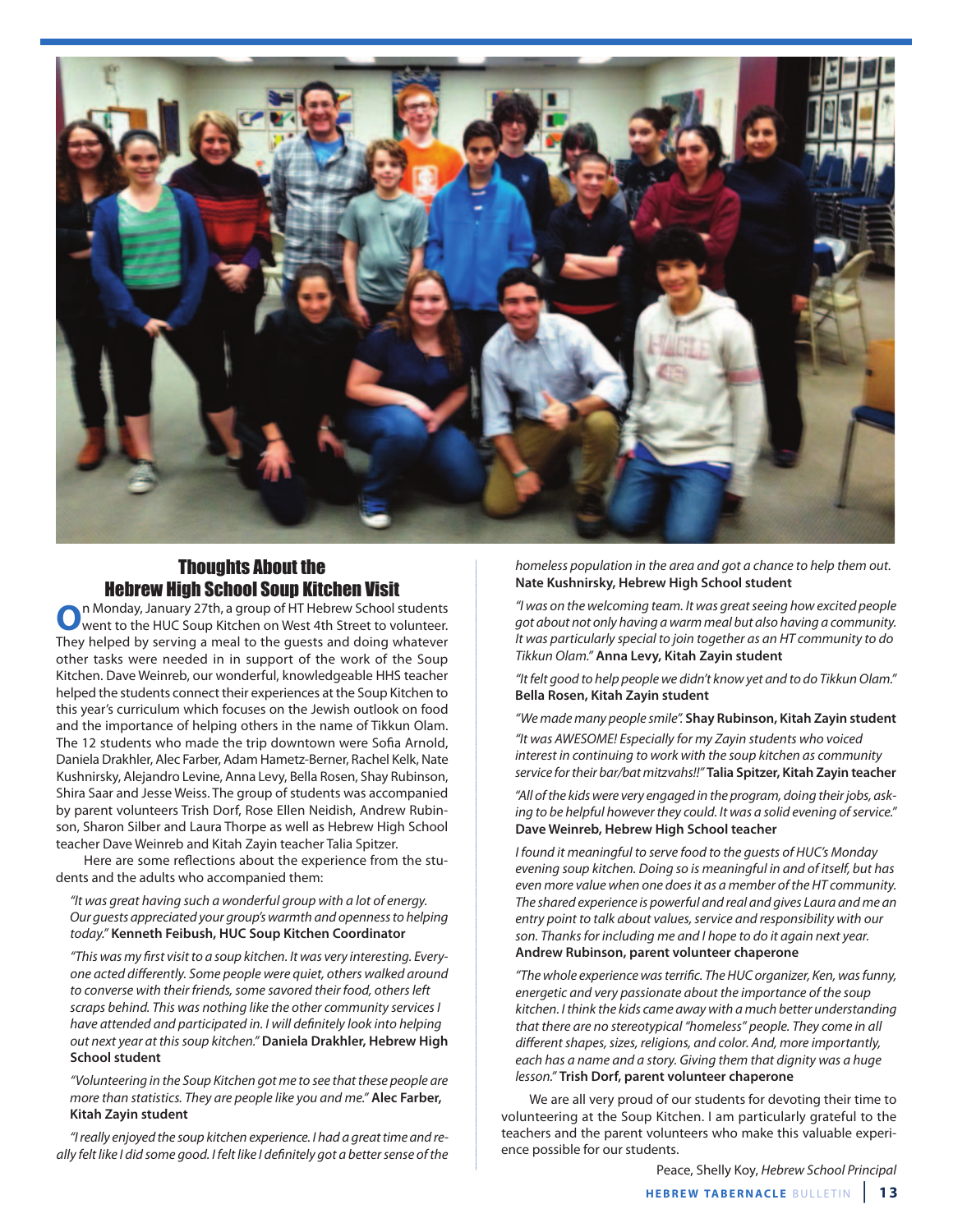# **THANK YOU**

#### DONATIONS

Continued from page 6

#### **SISTERHOOD**

received a donation from…

#### **TOT SHABBAT FUND**

received a donation from… Sheldon Koy Various Julia Weisenberg

Barbara Futterman Contribution to support the annual community seder. Mitchell & Susan Gellert Gershonowitz Contribution to support the annual community seder. Gerson Goodman **Guart Contribution to support the annual community seder.**<br>Contribution to support the annual community seder. Contribution to support the annual community seder. Michael & Melanie Klein Contribution to support the annual community seder. Sharon Lehman **Contribution to support the annual community seder.** Contribution to support the annual community seder. Rita leopold Contribution to support the annual community seder. Marga Marx Contribution to support the annual community seder. Morton Orentlicher **Contribution is a matter of the annual community seder** Contribution to support the annual community seder elizabeth lorris Ritter Contribution to support the annual community seder. Edith Rosenbaum **Contribution to support the annual community seder.** Contribution to support the annual community seder. Arlene Shaner **Contribution to support the annual community seder.** Contribution to support the annual community seder. Michael & Mary Vooss Contribution to support the annual community seder.

 $1$ הות רבה!

Marga Marx in memory of Richard Bloch ellen Oppenheimer in memory of Richard Bloch Margot Oppenheimer **in memory of Richard Bloch** in memory of Richard Bloch ellinor Stein in memory of Richard Bloch Shirley Steiner in memory of Richard Bloch

MJHS Hospice and Palliative Care and YM & YWHA of Washington Heights & Inwood

are pleased to present

## Discussing your Care Choices: Coping with Health Challenges at the End-of-Life

**Respected speakers will address common issues that arise**<br>When coping with the health challenges of aging. Panelists **Please Join Us!** will provide important information for you and your family to medically and legally retain choice in your health care planning.

#### Moderator: **Rabbi Marvin Schnaidman,**

Rabbi Emeritus, Mount Sinai Jewish Center

Panelists: **Rabbi Guy Austrian,** Ft. Tryon Jewish Center

## **Rabbi Herschel Hartz,**

Founder and Executive Director, Inwood Jews

**Mara Lugassy, MD, MJHS,** Hospice and Palliative Care

### **Adam Schoenfarber, LMSW, MJHS**

Hospice and Palliative Care

## **Ronald Fatoullah, Esq.,**

Managing Attorney, Ronald Fatoullah & Associates

**March 23, 2014**

## **10:00-11:30 am**

# **Mount Sinai Jewish Center**,

135 Bennett Avenue, (enter at W. 187th Street), New York, NY 10040

This event is free and open to all members of the Washington heights/ Inwood community. We would appreciate your RSVP by Thursday, **March 20** to hgoldberg@ywashhts.org.

#### In cooperation with:

Beth AM the Peoples Temple, Ft. Tryon Jewish Center, hebrew Tabernacle Congregation, inwood Jews, Partners in Caring, The JCC of Washington Heights

With generous underwriting provided by UJA-Federation of New York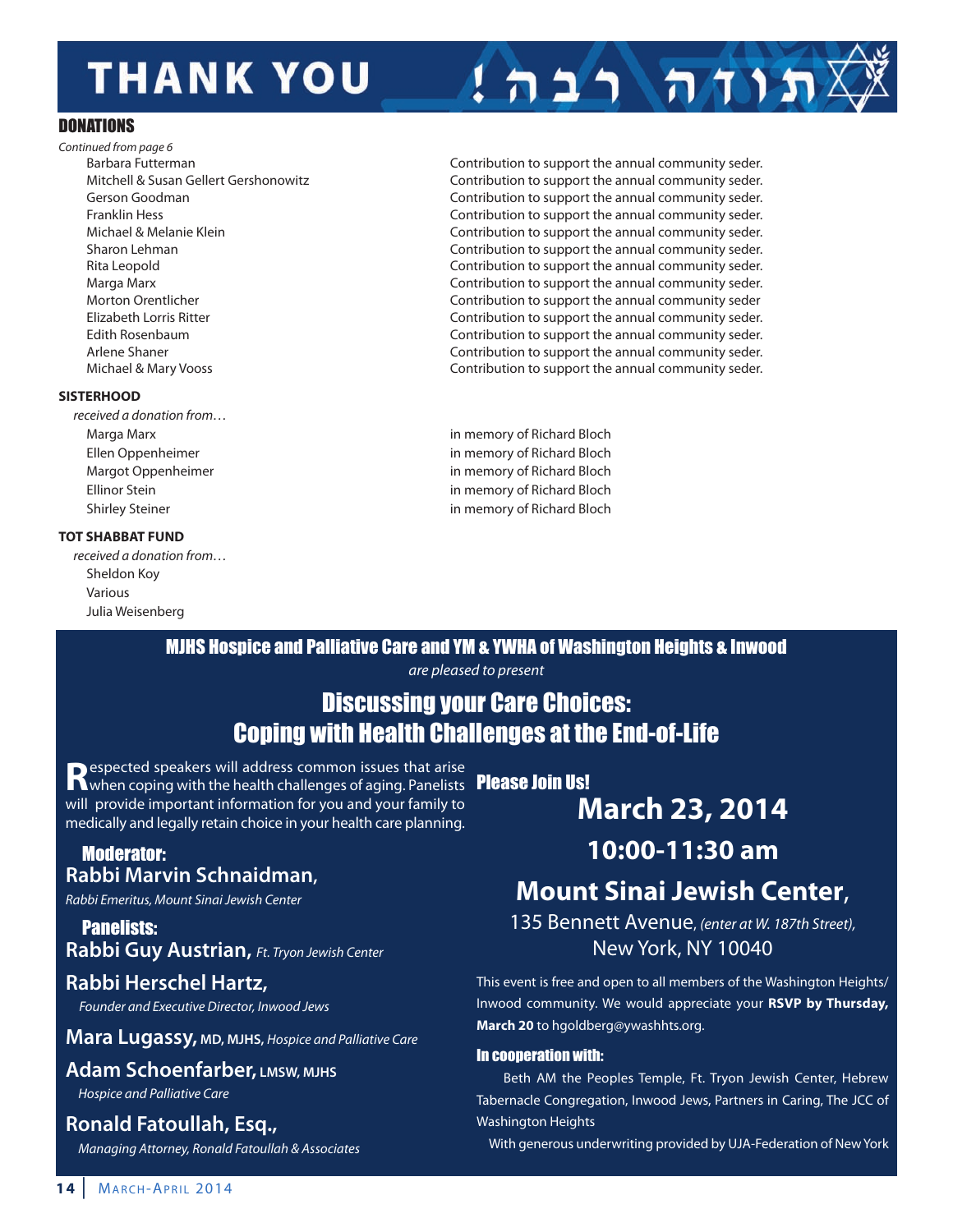# **March 2014 ADAR I/ADAR II 5774**

| <b>SUNDAY</b>                                          | <b>MONDAY</b>                                                                                                                                                        | <b>TUESDAY</b>            | <b>WEDNESDAY</b>                                                                                                                                    | <b>THURSDAY</b>             | <b>FRIDAY</b>                                                                                                                                                                                                              | <b>SATURDAY</b>                                                                                                                                                                         |
|--------------------------------------------------------|----------------------------------------------------------------------------------------------------------------------------------------------------------------------|---------------------------|-----------------------------------------------------------------------------------------------------------------------------------------------------|-----------------------------|----------------------------------------------------------------------------------------------------------------------------------------------------------------------------------------------------------------------------|-----------------------------------------------------------------------------------------------------------------------------------------------------------------------------------------|
|                                                        |                                                                                                                                                                      |                           |                                                                                                                                                     |                             |                                                                                                                                                                                                                            | Adar I 29<br>10:00 am: Pekudel<br>(Shabbat Shekalim)<br>12:00 pm: Adult Ed with<br>Rabbi Gale                                                                                           |
| Adar I 30<br>Ω                                         | Adar II 1<br>4:00 pm: Hebrew School<br>6:00 pm: Hebrew<br><b>High School</b><br>7:00 pm: Exercise Class<br>3                                                         | Adar II <sub>2</sub><br>4 | Adar II <sub>3</sub><br>4:00 pm: Hebrew School<br>5                                                                                                 | Adar II 4<br>6              | Adar II <sub>5</sub><br>6:30 pm: Tot Shabbat<br>7:30 pm: Kabbalat Shabbat                                                                                                                                                  | Adar II 6<br>10:00 am: Shabbat Vayikra<br>10:00 am: Junior<br>Congregation<br>12:00 pm: Study of the<br>Zohar<br>12:00 pm: Art Opening:<br>TokoNoMAA: Stories of<br>Home in the Heights |
| Adar II <sub>7</sub>                                   | Adar II <sub>8</sub><br>4:00 pm: Hebrew School<br>7:00 pm: Exercise Class                                                                                            | Adar II 9                 | Adar II 10<br>4:00 pm: Hebrew School                                                                                                                | Adar II 11<br>7:00 pm: WHFC | Adar II 12<br>2:00 pm: Friday Afternoon<br>Survivor's Group<br>7:30 pm: Kabbalat Shabbat                                                                                                                                   | Adar II 13<br><b>EREV PURIM</b><br>10:00 am: Tzav<br>(Shabbat Zachor)<br>6:00 pm: Purim Family<br>Service                                                                               |
| 9                                                      | 10                                                                                                                                                                   | 44                        | 12                                                                                                                                                  | 13                          | 14                                                                                                                                                                                                                         | 15                                                                                                                                                                                      |
| Adar II 14<br><b>PURIM</b><br>11:00 am: Purim Carnival | Adar II 15<br><b>SHUSHAN PURIM</b><br>4:00 pm: Hebrew School<br>7:00 pm: Exercise Class                                                                              | Adar II 16                | Adar II 17<br>4:00 pm: Hebrew School                                                                                                                | Adar II 18                  | Adar II 19<br>7:30 pm: Kabbalat Shabbat                                                                                                                                                                                    | Adar II 20<br>10:00 am: Shemini<br>(Shabbat Parah)<br>12:00 pm: The Mishkan<br>T-fillah: A journey:<br>not a destination                                                                |
| 16                                                     |                                                                                                                                                                      | 18                        | 19                                                                                                                                                  | 20                          | 21                                                                                                                                                                                                                         | 22                                                                                                                                                                                      |
| Adar II 21<br>Adar II 28<br>23/30                      | Adar II 22<br>4:00 pm: Hebrew School<br>6:00 pm: Hebrew High<br>School<br>7:00 pm: Exercise Class<br>Adar II 29<br>4:00 pm: Hebrew School<br>7:00 pm: Exercise Class | Adar II 23<br>25          | Adar II 24<br>Deadline to reserve for<br><b>Friday Dinner</b><br>10:00 am: Yoga for Seniors<br>12:30 pm: Sisterhood<br>4:00 pm: Hebrew School<br>Zb | Adar II 25                  | Adar II 26<br>2:00 pm: Friday Afternoon<br>Survivor's Group<br>5:30 pm: Hands-on Crafts<br>6:30 pm: Family Service<br>(Piano) Kita Aleph, Bet and<br>Gimmel present<br>7:30 pm: Buffet Dinner<br>$(reservation\ required)$ | Adar II 27<br>10:00 am: Tazria (Shabbat<br>HaChodesh)                                                                                                                                   |

## **April 2014 NISAN 5774**

| <b>SUNDAY</b>                | <b>MONDAY</b>                                                                                                                               | <b>TUESDAY</b>                                                            | <b>WEDNESDAY</b>                                                                                                          | <b>THURSDAY</b>               | <b>FRIDAY</b>                                                                              | <b>SATURDAY</b>                                                                                                           |
|------------------------------|---------------------------------------------------------------------------------------------------------------------------------------------|---------------------------------------------------------------------------|---------------------------------------------------------------------------------------------------------------------------|-------------------------------|--------------------------------------------------------------------------------------------|---------------------------------------------------------------------------------------------------------------------------|
|                              |                                                                                                                                             | Nisan 1                                                                   | Nisan 2<br>10:00 am: Yoga for Seniors<br>12:30 pm: Sisterhood<br>4:00 pm: Hebrew School<br>$\overline{\mathbf{2}}$        | Nisan 3<br>3                  | Nisan 4<br>6:30 pm: Tot Shabbat<br>(Potluck Fundraiser)<br>7:30 pm: Kabbalat<br>Shabbat    | Nisan 5<br>10:00 am: Junior<br>Congregation<br>10:00 am: Shabbat<br>Metzora<br>5<br>12:00 pm: Adult Ed<br>with Rabbi Gale |
| Nisan 6                      | Nisan 7<br>May-June 2014<br><b>Bulletin Deadline</b><br>4:00 pm: Hebrew School<br>(Passover Family<br>Education)<br>7:00 pm: Exercise Class | Nisan 8                                                                   | Nisan 9<br>10:00 am: Yoga for Seniors<br>12:30 pm: Sisterhood<br>4:00 pm: Hebrew School<br>(Passover Family<br>Education) | Nisan 10<br>7:00 pm: WFHC     | Nisan 11<br>7:30 pm: Kabbalat Shabbat<br>11                                                | Nisan 12<br>10:00 am: Achrei Mot<br>(Shabbat HaGadol)<br>12:00 am: Study of the<br>Zohar                                  |
| 6                            |                                                                                                                                             | 8                                                                         | 9                                                                                                                         | 10                            |                                                                                            | 12                                                                                                                        |
| Nisan 13                     | Nisan 14<br><b>EREV PESACH</b><br>5:45 pm: Erev Pesach<br>6:30 pm: Congregational<br>Seder                                                  | Nisan 15<br><b>PESACHI</b><br>10:00 am: Pesach I (Lay Led-<br>Piano)      | Nisan 16<br><b>PESACH II</b><br>10:00 am: Pesach II                                                                       | Nisan 17<br>PESACH III (CH'M) | Nisan 18<br>PESACH IV (CH'M)<br>7:30 pm: Kabbalat Shabbat                                  | Nisan 19<br>PESACH V (CH'M)<br>10:00 pm: Shabbat<br>Pesach                                                                |
| 13                           | 14                                                                                                                                          | 15                                                                        | 16                                                                                                                        | 17                            | 18                                                                                         | 19                                                                                                                        |
| Nisan 20<br>PESACH VI (CH'M) | Nisan 21<br>PESACH VII (CH'M)<br>7:00 pm: Exercise Class                                                                                    | Nisan 22<br>PESACH VIII (CH'M)<br>10:00 pm: Pesach VIII<br>(Yizkor-Organ) | Nisan 23                                                                                                                  | Nisan 24                      | Nisan 25<br>7:30 pm: Kabbalat Shabbat<br>(Yom HaShoah<br>Commemoration-Choir<br>and Organ) | Adar 22<br>10:00 am: Shabbat<br>Kedoshim<br>12:00 pm: The Mishkan<br>T-fillah: A journey:<br>not a destination            |
| 20                           | 21                                                                                                                                          | 22                                                                        | 23                                                                                                                        | 24                            | 25                                                                                         | 26                                                                                                                        |
| Nisan 27<br>Yom HaShoah      | Nisan 28<br>4:00 pm: Hebrew School<br>6:00 pm: Hebrew High<br>School<br>7:00 pm: Exercise Class                                             | Nisan 29                                                                  | Nisan 30<br>10:00 am: Yoga for Seniors<br>12:30 pm: Sisterhood<br>4:00 pm: Hebrew School                                  |                               |                                                                                            |                                                                                                                           |
| 27                           | 28                                                                                                                                          |                                                                           | 30                                                                                                                        |                               |                                                                                            |                                                                                                                           |